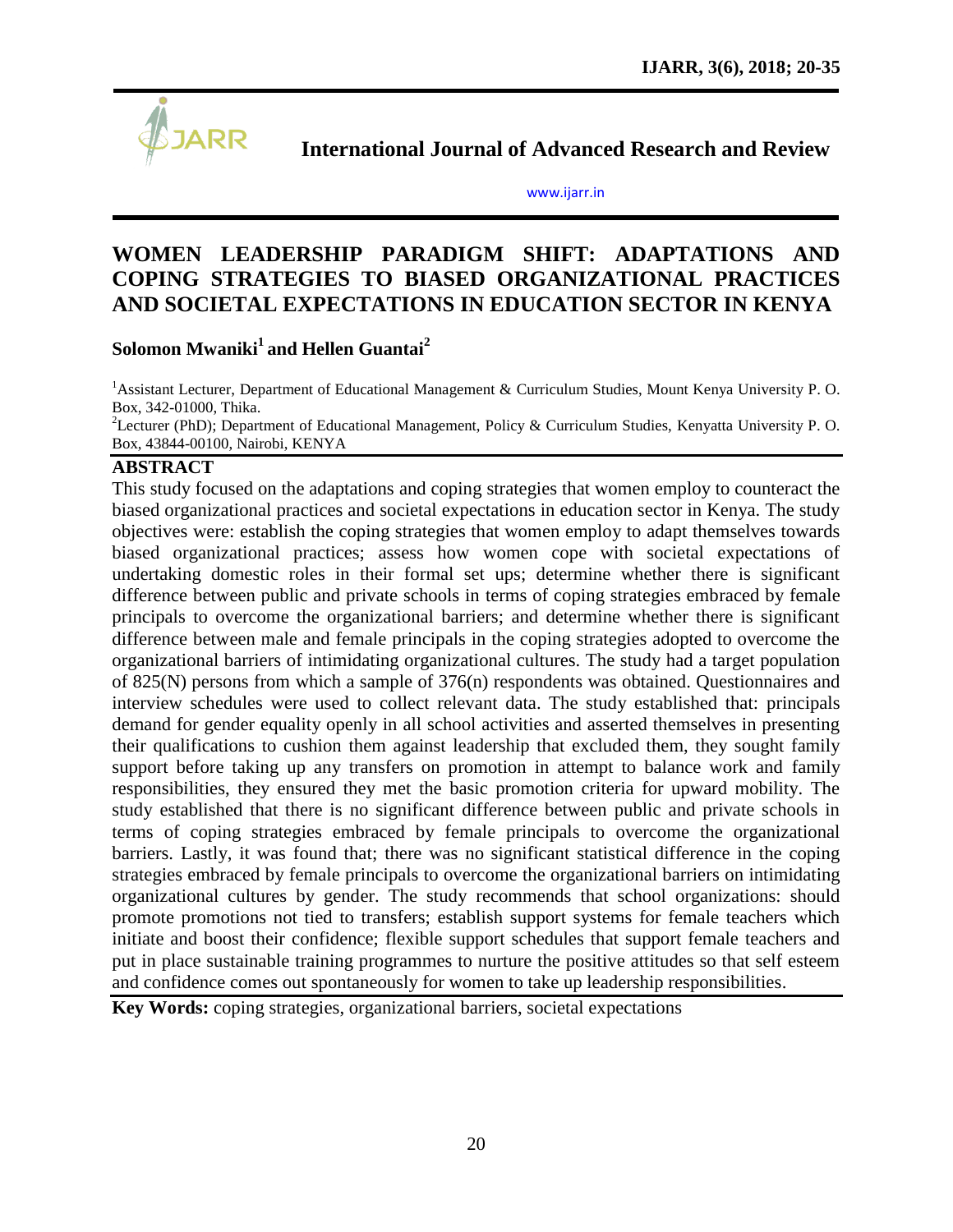# **1. INTRODUCTION**

#### **1.1 Background to the Study**

The awareness that women are a vital human resource that can change the quality of society for the better is felt globally but according to the Gender Policy in Education in Kenya (2007:2) there is agreement that girls and women empowerment in general has been affected by inadequate policies and this manifests negatively on women access to management positions. Tlaiss (2010) reveals that female managers perceive their upward mobility in organizations to be affected mainly by organizational practices and community cultures to create impediments which deter them from progressing upwards. Indeed, Cromie and O"Sullivan (2001) observed that women managers have adopted a number of strategies in overcoming difficulties related to organizational practices; they are now as well qualified academically as male counterparts, they pursue training opportunities, sometimes in women-only settings, to focus on the women"s unique issues.

### **1.2 LITERATURE REVIEW**

#### **1.2.1 Coping strategies to overcoming organizational barriers**

As much as there has been and still are several barriers facing female secondary school principals, there are also measures and strategies that women have embraced to overcome these barriers worldwide as noted in the experience of women in male dominated occupations, Joanna and lirein, (2011).This study further notes that women in male dominated occupations encounter challenges and therefore use distinct coping strategies which affect their motivation and retention in those organizations. According to Burke and McKeen, (2004), studies on both networking and mentoring suggest that the same can be used to overcome organizational barriers despite being a barrier at the same time. It has become imperative to deliberately create role models in the leadership positions for women to emulate.

Mathipa, (2001) notes that mentors and peer relationships can facilitate career and personal development. Networking can be useful at all stages in career development, while mentors are particularly useful at the early stages of career development (Wentling, 2003). Peer relationships are different from mentoring relationships in that they often last longer, are not hierarchical and involve a two-way helping. Peer relationships have advantages, particularly since a significant number of women may not have had mentors. Chow, (2001) in study on the situation in Hong Kong proposed that women aspiring to positions in management need to adopt some proactive strategies. At the individual level, a career woman must convey a professional image that reflects expertise, competence, good interpersonal skills, authority, commitment and the ability to deal with stress effectively (Joanna and Lirein 2011). Li and Leun (2001) concurs, that one solution for women might be to establish their own networks to overcome their isolation in a male world. Merida, (2013), confirms that women themselves need to create their own social capital by developing their own networks of support, seeking sponsors within their organizations, secure mentors, promoting themselves and communicating the value that they bring to the work place.

Women's networks can serve as a forum for informal communication, support and mentorship, as well as serving as a counterbalance to men"s groups and clubs (Merida, 2013). These networks can play crucial roles in helping women"s career planning and development as indicated a Catalyst Report,(1994) that outlined characteristics commonly shared by successful career women as: consistently exceeding performance expectations, effective networking, adopting styles of leadership that male managers are comfortable with and seeking high visibility assignments.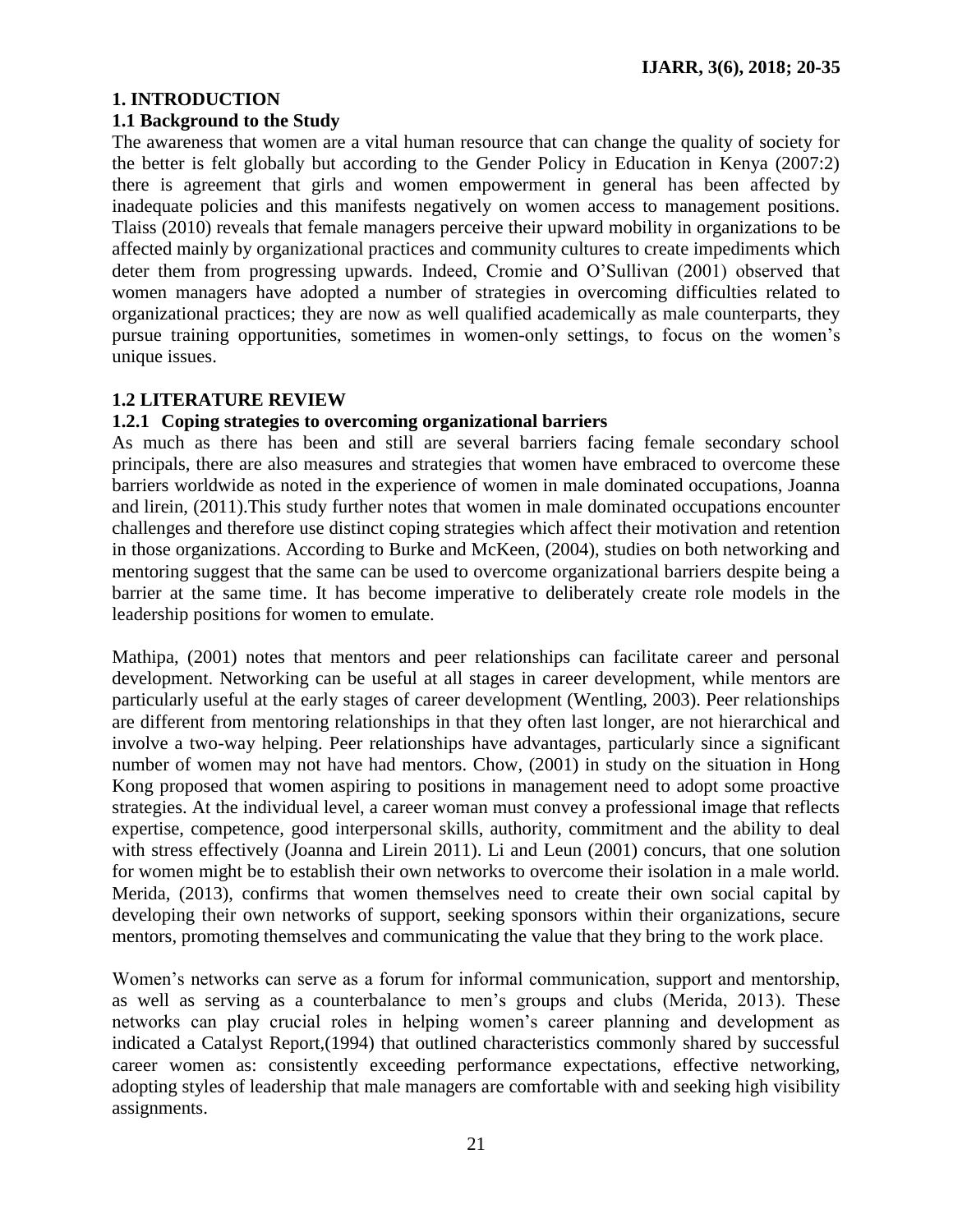### **IJARR, 3(6), 2018; 20-35**

Leden (2007) argues that a professional network might organize workshops and establish a mentor programme to help female managers to formulate career goals and develop strategies. These networks help female managers to learn strategies which can help create "power bases" within organizations so that they can enhance the ability to control organizational outcomes. This idea is further put into perspective by Tsoka, (1999) who recommends that networking programmes should be established and monitored to prevent discriminatory behaviour against women. There is also the need for organizations to tackle the unconscious bias which is viewed as a powerful tool for change as it allows organizations to move away from polarised debate about discrimination to a discussion of fairness and inclusion. Many organizations have undergone unconscious bias programmes and training designed to create awareness among individuals of their own bias and the impact of their behaviour.

Indeed Binna Kandola, in his work on eliminating bias in organizations identified the key inclusion competences to be: developing people, valuing individuals, championing diversity and strategy diversity focus. Organizations are expected to create spaces for women to speak about their experiences within the organizations as well as provide women with platforms where they can exercise their skills and competencies so that they can get noticed (Lynch, 2010).

Mentoring is widely used as an empowerment tool for women, not only in educational leadership but in many other organizations. This means that mentoring is an effective strategy that could be used to support female managers. It involves a protégée (mentee) and a mentor (Holloway, 2001; Kilburg, 2007), usually comprising a more experienced colleague and a new principal or an aspirant who learn by observation. There are other models of mentoring that include coaching where upcoming managers are supported all through as they undertake their day to day undertakings Holmes, (2005); Robertson, (2005). According to Robertson (2005), coaching is a professional "reciprocal relationship" between two leaders who help each other to develop their professional skills in leadership.

Holmes (2005) retaliates that mentoring involves coaching the protégé into developing professional skills. Mentors provide support and professional development of skills needed for leadership, causing both the mentee and mentor to reflect on their own skills and behaviour. Although mentoring has been traditionally associated with male protégées and male mentors, whereby men get promoted into management positions, several researchers suggest that mentoring advantages women greatly (Growe and Montgomery, 1999; Holmes, 2005; Mendez-Morse, 2004). For example, Growe and Montgomery (1999) both agree that mentoring is one way to counteract the numerous organizational barriers that women leaders face in educational leadership. Among the advantages that mentoring provides for women include greater access to leadership positions as well as increased salary. Not only does mentoring benefit the woman leader protégé, but also the institution and the mentor. For mentors, the benefits from mentoring a protégé include being able to reflect on one"s own leadership skills, lessening the isolation felt by school principals, and recognition and promotion on the part of the mentor. Institutions, on the other hand, benefit from the constant supply of a pool of women leaders needed by each institution, and their retention. Women protégés feel that they are being cared for and are being supported in their careers (Enomoto et al., 2000; Growe and Montgomery, 1999).

The leaders therefore have an important part to play in finding out and supporting female role models as the lack of role models reflects lack of women at the top although there could also be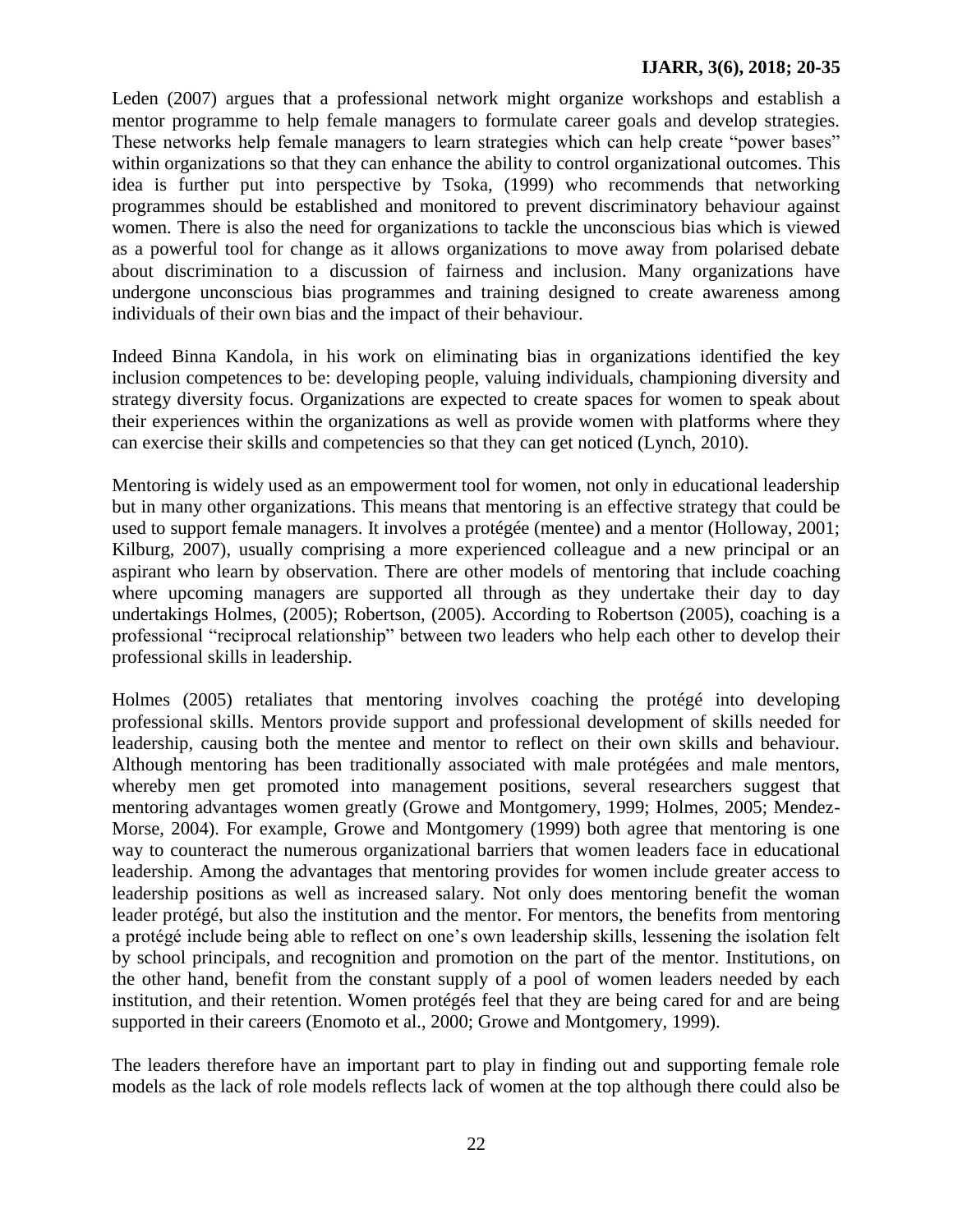reluctance among those who have made it to speak up. Organizational leaders can assist by personally inviting women to play a more active role in gender diversity.

Mathur-Helm, (2002) notes that women reported rapid career growth due to taking advantage of performance appraisal and high staff turnover rates, of which half attributed growth to compassion, hard work and a drive to succeed. The study further found out that a considerable number of women employees achieved rapid career growth by making presentations, by being visible and frequently meeting the board of directors, decision-makers and government. The fora presented to women gave them the confidence they needed to be able to lead their institutions to higher levels.

Schein (2007) asserts that organizations need to work hard to address the barriers that hinder women's advancement to top management roles. The author further underscores that providing of family supports by organizations like flexible scheduling, child and elder care assistance that make it easier for women with family responsibilities to hold managerial positions may increase the proportion of career women who are interested in holding top management positions. These coping strategies have ideally seen many women managers rise to the top. Rosener (1995) notes that though men and women have complementary or differing styles, emerging trends in human resource practices are recognizing that men and women are learning the strengths of each other"s approach and adopting a blend of styles. In the same breadth, DeMatteo (2002) notes that complementary styles are not an accurate reflection of what is evolving in the workplace. The author progresses to affirm that we are steadily moving towards a style that increases options for all managers to move beyond the constraints of stereotypical sex-role expectations.

# **1.2.2 Coping Mechanisms for Bridging the Gender Gap**

A study done by Ouston,(1992) advised that getting women into top jobs demands strategic planning for it does not just happen through good will or good intentions. According to Joanna and Lirein, (2011), it is critically important to bring more women into the labour force and fully utilize the skills to enhance productivity. They further observe that it was imperative to create the necessary conditions to unlock the full potential of women and achieve higher economic productivity. In other words more than one approach is needed to arrest the existing inequalities in leadership positions in the education profession. A study sponsored by Bank of America on "What holds Women back" reiterated that achieving a balanced "board" requires a pipeline of women progressing through the organization and for this to happen women need to be equipped with the skills and experiences to make them "Board" ready. Organizations therefore need to develop a culture which recognizes diverse talents and values different styles of leadership. The report further notes the need to seal the leaks in the pipe to have more women on board.

Merida, (2013) when addressing the issue of breaking the glass ceiling for women in leadership notes that government has many tools at its disposal to address the current barriers in the work place that hold women back. The study found out that government can act as a catalyst for promoting gender equality perspectives and practices by increasing the awareness of gender inequality as well as enacting government legislations and policies that can dismantle discriminatory practices. In addition monitoring and enforcement of the legislation against gender discrimination must be real if women have to break through the barriers that hold them back. There is need for organizations to deliberately undertake mechanisms to be able to support the female leaders as notes Merida (2013) who underscore that there is need to establish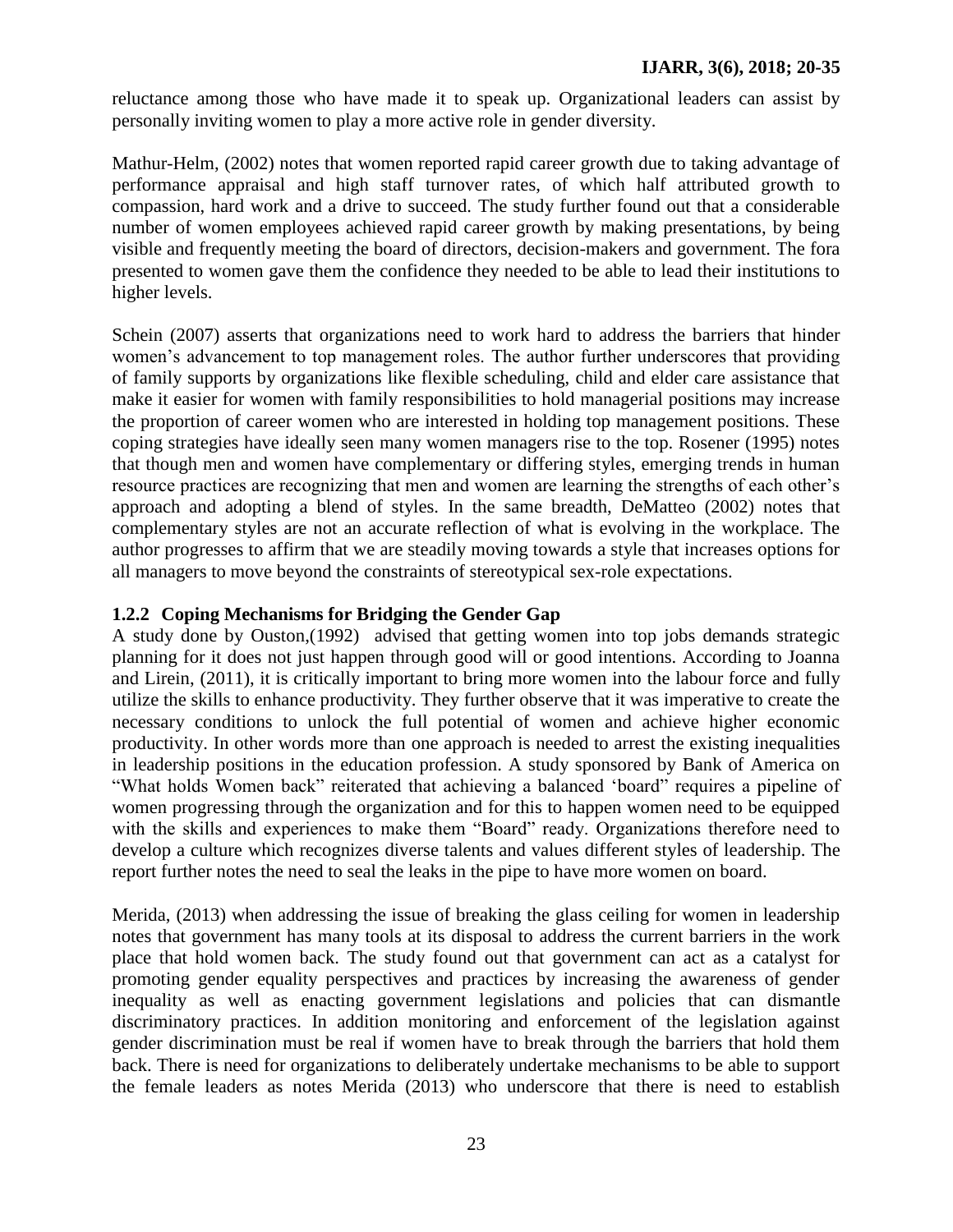comprehensive organizational specific programmes that address breaking down structural, organizational and cultural barriers that impeded upward mobility of women

Wentling (2003) had earlier outlined in a study what career women pointed as a pre-requisite for career advancement as: additional training, communication skills, leadership skills, strategic management and financial planning. Wickham (2007) asserts that in spite of the organizational barriers, women have succeeded in becoming high school principals by asserting themselves amongst the male counterparts. This agrees with the Gender Development Report on Gender Equality (2012) which reveals that women continue to make progress in closing the gender gap that has existed for generations. Burke and Mckeen, (1994) underscores that managerial women who participate in frequent number of educational and training activities are more organizationally committed, job satisfied, more visible and have higher career prospects. The study assumes that these women leaders have utilized successful strategies for attaining the chief executive positions in public high schools. Factors that may advance career opportunities for women were specifically cited in the study of the American School principalship (Glass, et al., 2000) like demonstrating an emphasis on improving instruction, knowledge of instructional process, ability to maintain organizational relationships, interpersonal skills and responsiveness to parents and community groups. These were seen as effective coping mechanisms that would be adopted to bridge the gender gap which would then translate to more women accessing management positions.

Grogan and Brunner, (2005) observes that boards hired teachers to be educational leaders rather than managers. They affirm that as more school boards value administrators with backgrounds in curriculum and instruction, women would become more attractive candidates. Other factors that were commonly reported in their findings were: strong interpersonal skills, ability to maintain organization relationships and responsiveness to parents and community. According to Wickham (2007)these researchers believe that women were strong in parent and community relations due to their typical path via the elementary route although sometimes cited as a disadvantage, familiarity with elementary level experience as a teacher, principal and often central office supervisor for elementary education actually prepares superintendents well. For example, they often are more knowledgeable about the fundamental instructional issues of literacy and numeracy important considerations if principals are expected to be instructional leaders. They also have more experience working with diverse communities of parents and other caretakers who are more involved at the elementary school level than any other level (Wickham, 2007).

This confirms Udegbe, (1997) earlier assertion that some subordinates benefit from working with female superiors because they believe that women have a natural milk of kindness that makes it difficult for them to unleash hardships on the subordinates. This means that enhanced awareness and experience among the leaders could be utilized effectively to assist in overcoming the barriers that they encounter while still in leadership positions.

Vail (1999) believes that as school boards increase their emphasis on student achievement, they are valuing instructional leadership more than finance and business ability. The unofficial traditional route to the school management and administration has been through the school principalship, a position rooted in organizational and financial understanding (Tallerico, 2000). Female administrators who wanted to be candidates for principal position had deliberately served on facilities, finance, and/or construction committees to build up their resumes (Vail, 1999). Boards of education, while emphasizing that the instructional program is important, they also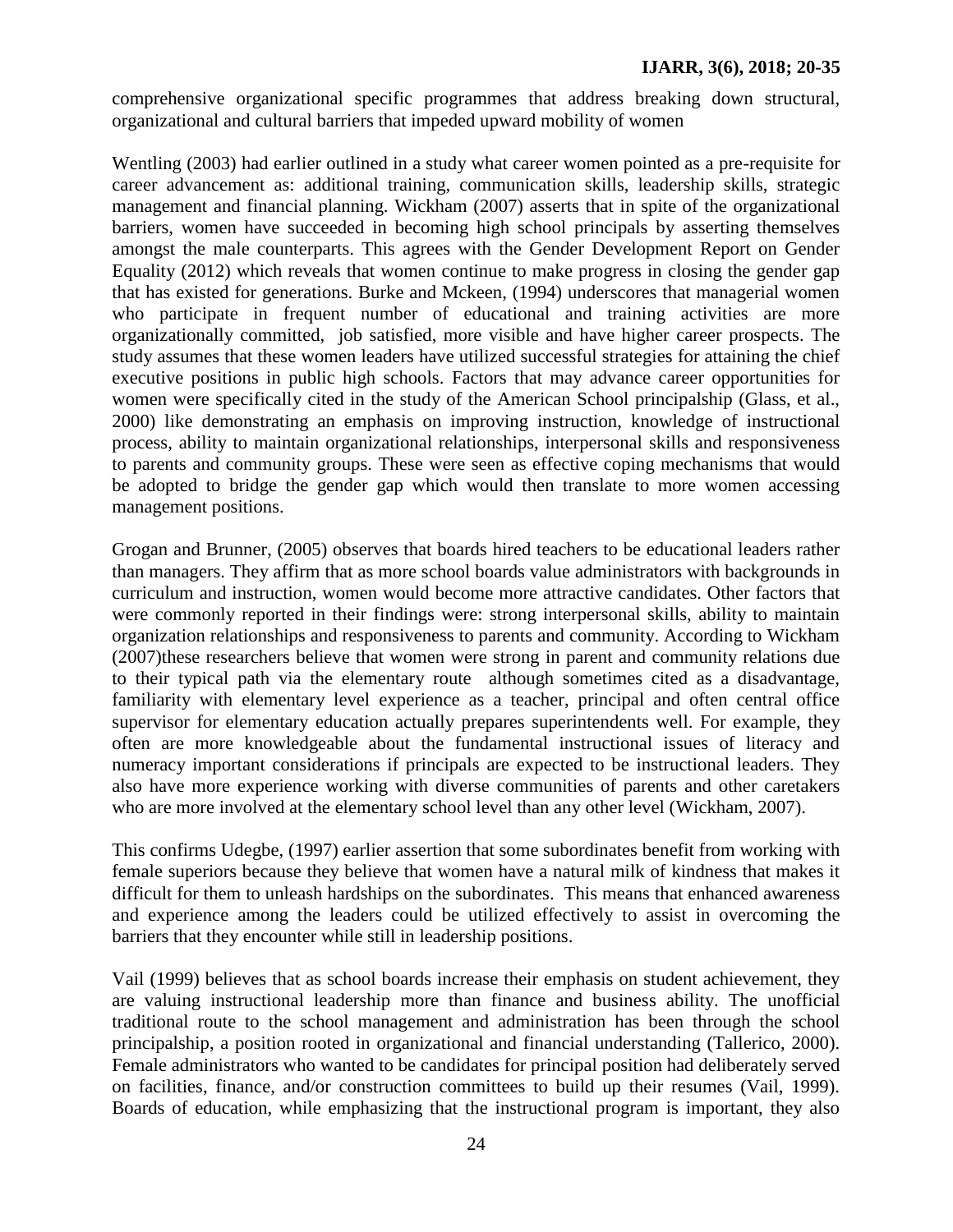expressed that they never wanted an inexperienced principal in fiscal management and hence the need for principals to make deliberate efforts (Glass, 2000). These three studies indicate that attitudes are changing and women are gaining more access and recognition in the male preserve domains (Tallerico, 2000).

Boards could also help female candidates by not necessarily using professional search consultants for recruiting qualified candidates. Men are more likely than women to think of professional search firms" in promotion of their candidates (Dana and Bourisaw, 2006). Search consultants may be one of the causes at the root of this gender gap. Until school boards become more interested in seeking a diverse group of candidates, and thus use alternative methods for seeking qualified candidates, the predominately white, male applicant will continue to dominate the pool (Wickham 2007).

All superintendents are more likely to be appointed from outside the district than promoted from within; however, men are twice as likely to be appointed from the outside Grogan and Brunner, (2005). Bell (1988) attributes this to boards" ability to rely upon, to be able to predict, and to trust the principals they hire. Based upon the concept of social homogeneity, male board members continue to find it easier to communicate and therefore to trust male candidates for the principalship. Hiring women more often from the inside suggests a potential shift in social homogeneity should the female candidate be known. More women than men are promoted to principalship from within the organization (Glass, et al., 2000).

There are several other studies that have revealed the coping mechanisms that female managers need to embrace if they have to remain successful in their career. For instance Joanna and Lirein, (2011), pointed that many companies have introduced mechanisms such as parental leaves, part time policies and travel reduction technology to make women to stay on course. They continue to point out that despite there being many barriers that derail women; critical career interventions have increased their numbers considerably. The need for training and accessing additional education have been pointed out to be among the powerful liberators that empower female leaders to stay on course and access management positions Tsoka, (2001).This is given more support as evidenced by the Ministry of Education in Kenya, in the month of September  $4<sup>th</sup>$ 2011, launching a new Diploma in Education management programme which is currently being delivered through open and distance flexible learning modes. This programme targets all the principals and head teachers of both primary and secondary schools and it is aimed at equipping them with the proper management skills for them to remain successful in their careers as educational managers. There is also the need to have attitude change for both male and female leaders within organizations so that female leaders are easily accepted as capable leaders within the organizations.

Mcshave and Glinaw (2002) noted that embracing a participatory leadership style would make a female leader more acceptable in an organization. This because they hold the view that women are negatively evaluated if they adopt a directive leadership style which is often associated with males. The female leaders are also expected to involve their junior leaders in decision making because the essence of delegation goes a long way in assisting to break the subordinate stereotypes of men leadership. Kariuki, (2007) also asserts that women leaders tend to be more assertive and authoritative and this is supported by the fact leadership in the world over is a male dominated terrain and for women to survive they must assert themselves very strongly.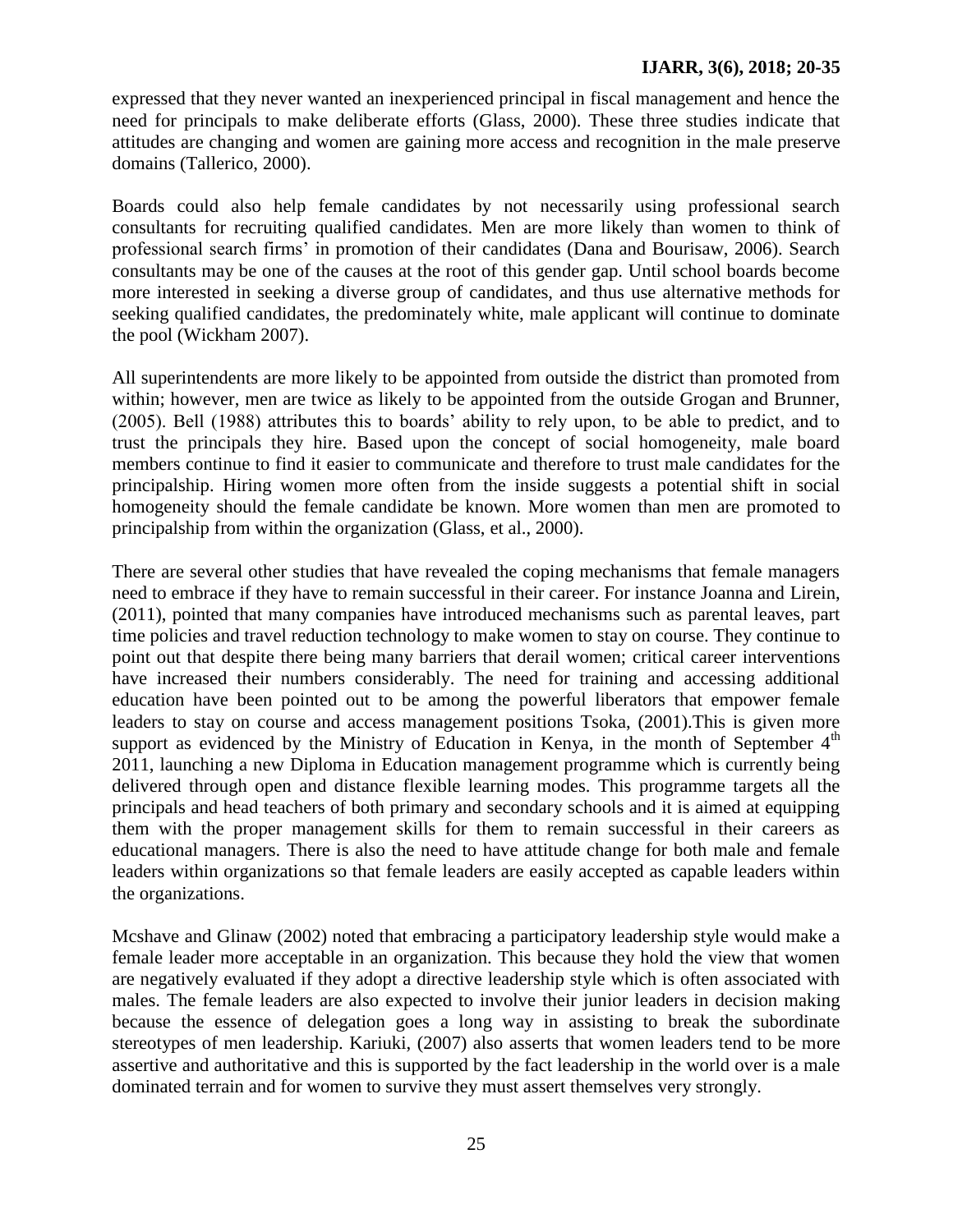Study conducted on work and family conflict and coping strategies adopted to overcome the same by female managers in Hong Kong revealed that there was a general ineffectiveness of coping strategies being used by women professionals. The percentage of women who attempted to use the positive coping strategies designed around job changes was low due to the reluctance in negotiating for family friendly organizational policies. Joanna and Lirein, (2011) outlined several coping mechanisms which when embraced by organizations increased their visibility like, removing the structural barriers for women, adopting more flexible working routines and implementing policies that will enable women to survive due to responsibility of family and work conflict. Infact Merida, (2013) suggests ways of eliminating structural barriers within organizations for women who aspire to progress. For instance employees need to establish flexible work arrangements and work life balance policies and create effective pipelines that identify, develop and promote women. There was also the need to develop a leadership development approach that would assist to develop critical leadership skills in women and also assist them to identify and level their strengths and boost their confidence. Similarly, McKinsey, (2012) in his report on "Women making the breakthrough." shows that organizations are confronting the issue of gender inequality earnestly and are devoting enormous resources towards rectifying the gender imbalance. For example the study established that organizations have instituted training programmes for valuing gender diversity, organizations are changing recruitment patterns to eliminate bias as well as setting specific goals for placing women in senior positions

### **2. PURPOSE AND OBJECTIVES OF THE STUDY**

The purpose of conducting this study was to establish the various adaptations and coping strategies that women employed to counter the existing biased organizational practices and societal expectations as they strive optimize on their upward mobility in the education sector. The main objectives of the study were;

- a) Establish the coping strategies that women employ to adapt themselves on biased organizational practices.
- b) Assess how women cope with societal expectations of women undertaking roles of domestic nature in professional in formal set ups.
- c) Determine whether there is significant difference between public and private schools in terms of coping strategies embraced by female principals to overcome the organizational barrier*s.*
- d) Determine whether there is significant difference between male and female principals in the coping strategies adopted to overcome the organizational barrier of intimidating organizational cultures.

### **3. RESEARCH DESIGN AND METHODOLOGY**

This study used descriptive survey design and embarrassed both qualitative and quantitative approaches in data collection, analysis and presentation. The study had a target population of 825(N) persons from which a sample of 376(n) respondents comprising of; 76 female principals, 78 male principals, 178 deputy female principals,22 sub-county education officers, and 22 Quality Assurance and Standards Officers were obtained. Stratified, purposive and simple random sampling techniques were used to identify the specific respondents for the study in the various categories. Questionnaires and interview schedules were used to harvest relevant data. Qualitative data was analyzed thematically while quantitative data was analyzed using Statistical Package for Social Sciences (SPSS).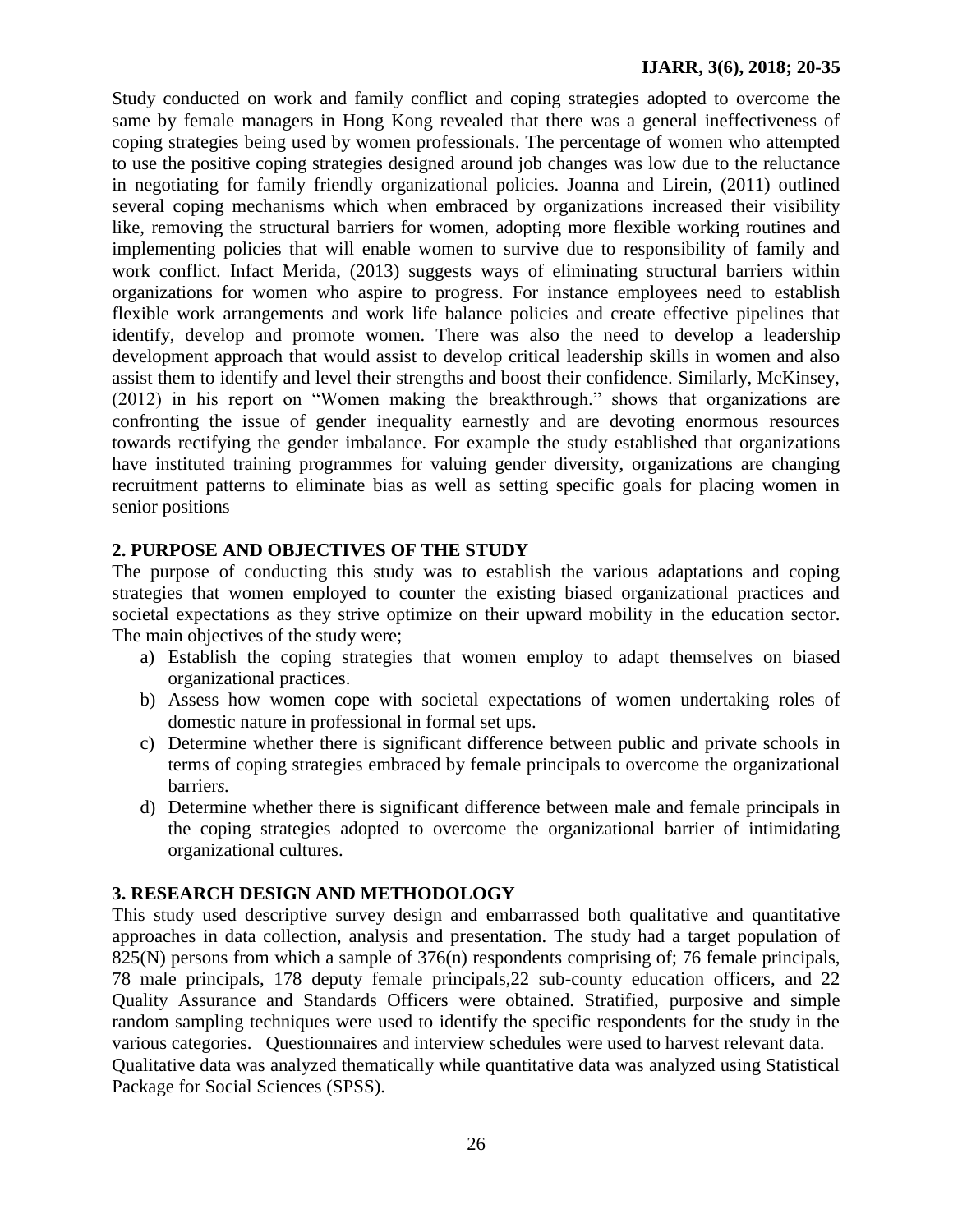# **4. RESEARCH FINDINGS AND DISCUSSION**

# **4.4.1 Coping Strategies on Biased Organizational Practices**

This study sought to find out the coping strategies women employ in regards to leadership training that excludes women. Hence, the principals were required to rank some coping strategies with 1 being the most important, 2 being neutral and 3 being the least important. This is shown in Table 1

| Table 1: Principals' views on coping strategies on leadership training that excludes women |                       |               |                     |               |    |                        |  |  |  |  |
|--------------------------------------------------------------------------------------------|-----------------------|---------------|---------------------|---------------|----|------------------------|--|--|--|--|
|                                                                                            | <b>Most important</b> |               | <b>Neutral</b><br>2 |               | 3  | <b>Least important</b> |  |  |  |  |
| <b>Coping Strategy</b>                                                                     | n                     | $\frac{0}{0}$ | n                   | $\frac{0}{0}$ | n  | $\frac{0}{0}$          |  |  |  |  |
| I challenge the training practice<br>in the staff meeting                                  | 36                    | 27.9          | 40                  | 31.0          | 53 | 41.1                   |  |  |  |  |
| I lobby for female support from 45<br>senior educational officers                          |                       | 34.1          | 39                  | 29.5          | 48 | 36.4                   |  |  |  |  |
| I assert myself in presenting my 59<br>qualifications                                      |                       | 49.6          | 26                  | 21.8          | 34 | 28.6                   |  |  |  |  |

Table 1 shows principals views on coping strategies adopted to overcome the organizational barrier on leadership training that excludes women. It is clear from the table that 59(49.6%) of the principals felt that asserting themselves in presenting their qualifications cushioned them against leadership that excluded them. A similar observation was made by District Education officers and District Quality assurance officers who were of the opinion that female teachers needed to assert themselves strongly if they were to be included in leadership. The study also sought to establish deputy principals' opinion on the same. This is shown in Table 2

|                                                                    | Most important<br>1 |               | <b>Neutral</b><br>2 |               |             | <b>Least important</b><br>3 |
|--------------------------------------------------------------------|---------------------|---------------|---------------------|---------------|-------------|-----------------------------|
| <b>Coping Strategy</b>                                             | $\mathbf n$         | $\frac{0}{0}$ | $\mathbf n$         | $\frac{6}{9}$ | $\mathbf n$ | $\frac{0}{0}$               |
| I challenge the training<br>practice in the<br>staff 49<br>meeting |                     | 35.5          | 48                  | 34.8          | 41          | 29.7                        |
| I lobby for female support<br>from senior educational<br>officers  | 47                  | 33.8          | 46                  | 33.1          | 46          | 33.1                        |
| myself<br>assert<br>1n<br>presenting<br>my<br>qualifications       | 76                  | 53.9          | 25                  | 17.7          | 40          | 28.4                        |

|       | Table 2: Deputy Principals' views on coping strategies on leadership training that excludes |  |
|-------|---------------------------------------------------------------------------------------------|--|
| women |                                                                                             |  |

Table 2 shows a majority, 76(53.9%) of the deputy principals ranked the fact that they asserted themselves in presenting their qualifications as the most important coping strategy that they used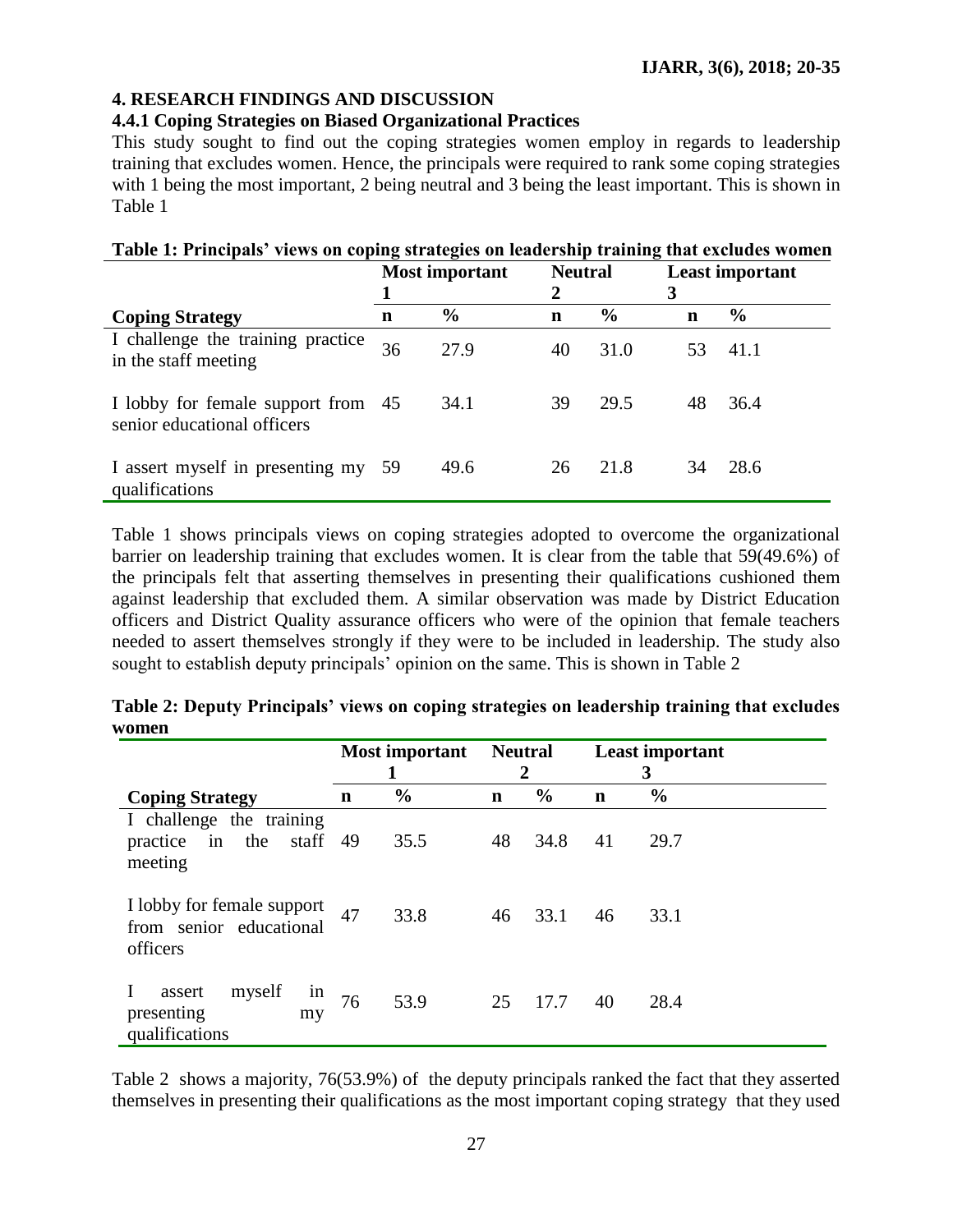to overcome leadership training that excluded women from rising to senior management positions. This strategy was identified by nearly all District Educational Officers and Quality Assurance Officers as one of the ways through which women would overcome leadership that excluded them. One of DEOs assertively said, "Female teachers have no choice but to assert themselves strongly if they have to be part of mainstream leadership."

The finding on women asserting themselves to overcome the barrier on leadership that excluded them in organizations supports a study by Chow,(2001)which highlights that at individual level, a career woman must assert herself, convey a professional image that reflects expertise, competence, good interpersonal skills, authority and commitment so as to overcome the isolation in a male world. This means that unless women become adventurous like most successful men, they cannot hope to make a meaningful dent into the leadership positions (Emeka et al, 2004).This further confirms an earlier assertion by Grogan, (1996) that observed that women must make demands and their claims along with others and they must make them powerfully and passionately and only then can they be felt. In addition women must have courage and determination if they have to battle in male dominated establishments and seek effective inclusion.

**4.4.2 Promotion tied to transfers as a barrier that hinders female teachers upward mobility** One of the challenges that hinder female teachers from ascending to senior management positions is transfers due to family responsibilities and as such most of them turn down the promotions. Thus, the principals and deputy principals were required to rank the coping strategies given on a rank of; Most important, Neutral and Least Important. The results a captured in Tables 3 and 4

| <b>Coping strategies</b>                            | <b>Most important</b> |               | <b>Neutral</b><br>2 |               | <b>Least important</b><br>3 |               |
|-----------------------------------------------------|-----------------------|---------------|---------------------|---------------|-----------------------------|---------------|
|                                                     | n                     | $\frac{6}{6}$ | n                   | $\frac{6}{9}$ | n                           | $\frac{0}{0}$ |
| I seek family support to take<br>up transfers       | 49                    | 41.5          | 36                  | 30.5          | 33                          | 28.0          |
| I lobby to be retained in the<br>neighboring school | 39                    | 31.0          | 35                  | 27.8          | -52.                        | 41.3          |
| I express my willingness to<br>serve any place      |                       | 41.5          | 26                  |               | 46                          | 37.4          |

# **Table 3: Principals Views on Coping Strategies on Promotion Tied to Transfers**

Table 3 shows principals views on coping strategies adopted to overcome the organizational barrier on promotion tied to transfers. It is clear from the table that, 49(41.5%) of the principals ranked highest the need to seek family support before taking up any transfers. This is because there is always need to balance work and family if one has to succeed in leadership.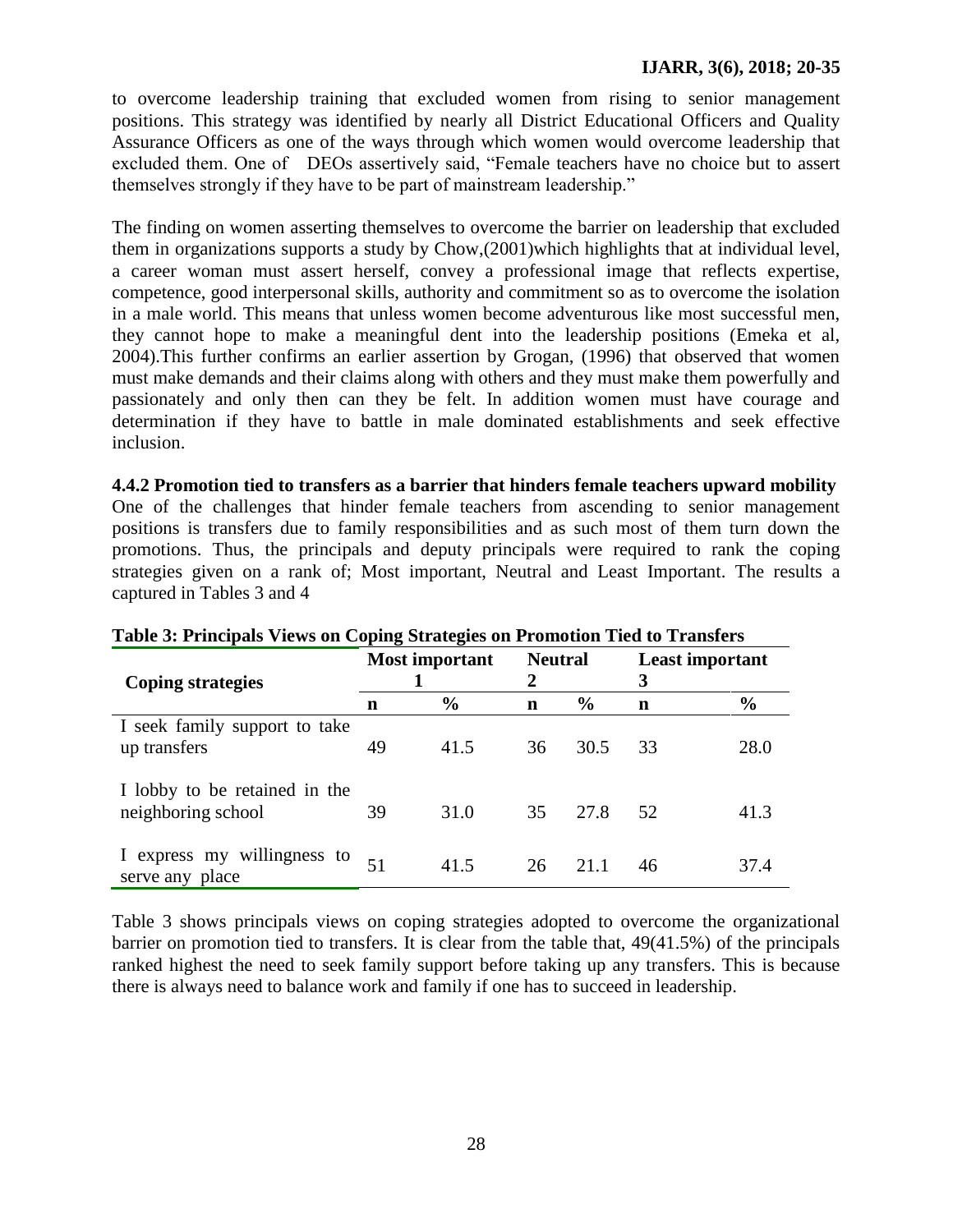|                                                        | Most important |               | <b>Neutral</b><br>$\mathbf{2}$ |               | <b>Least important</b><br>3 |               |
|--------------------------------------------------------|----------------|---------------|--------------------------------|---------------|-----------------------------|---------------|
| <b>Coping strategies</b>                               | $\mathbf n$    | $\frac{6}{6}$ | $\mathbf n$                    | $\frac{6}{6}$ | n                           | $\frac{6}{6}$ |
| I seek family support to take up<br>transfers          | 47             | 33.8          | 51                             | 36.7          | 41                          | 29.5          |
| I lobby to be retained in the 31<br>neighboring school |                | 23.1          | 43                             | 32.1          | 60                          | 44.8          |
| willingness to 83<br>express my<br>serve my place      |                | 57.6          | 23                             | 16.0          | 38                          | 26.4          |

#### **Table 4: Deputy Principal Views on Promotion Tied to Transfers**

When asked to rank the most important coping strategies that they used to overcome promotion tied to transfers 83(57.6%) of the deputy principals expressed their willingness to serve any place as the most important coping strategies. There was also the need to seek family support to be able to overcome the same barrier. Similarly, 60(44.8% (deputy principals) ranked the fact that they lobbied to be retained in the neighboring schools as the least coping strategies which they used to overcome promotion tied to transfers that deterred them from rising to senior management position.

The fact that most principals and deputy principals appreciated seeking family support to take up transfers as an important coping strategy to overcome the barrier on promotion tied to transfers recognizes the value of family support to female teachers aspiring to rise to principalship. This agrees with Schein (2007) who underscores that provision of family support by organizations like flexible working schedules, child care assistance etc, made it easier for women with family responsibilities to hold managerial positions and not to decline transfers whenever they were promoted. This is further consistent with the fact that spousal support has been highlighted as one of the aspects that have a positive effect on career growth and aspirations of female teachers (Blout, 1998 and Grogan, 1999). The aspect of principals ranking least the fact that they lobbied to be retained in the neighborhoods as a strategy to overcome promotions tied to transfers agrees with Watley, (1996) whose work observed that it is inherent in human nature to seek security of living and working in a known environment, but in order to achieve success today you simply cannot remain in your carefully constructed comfort zone. This is consistent with an observation made by one of the District Education Officers, who noted that,

*Some principals would go to any length to lobby to be retained in a school of their preference. In fact they go as far as seeking support from politicians who sometimes interfere with my work as I end up ceding ground because they are more powerful.*

**4.4.3 Promotion based on long experience as a barrier that hinders upward mobility** The study sought to establish from principals and deputy principals how they coped with the challenge of missing out on promotion due to lack of experience as a hindrance to their upward mobility in management positions.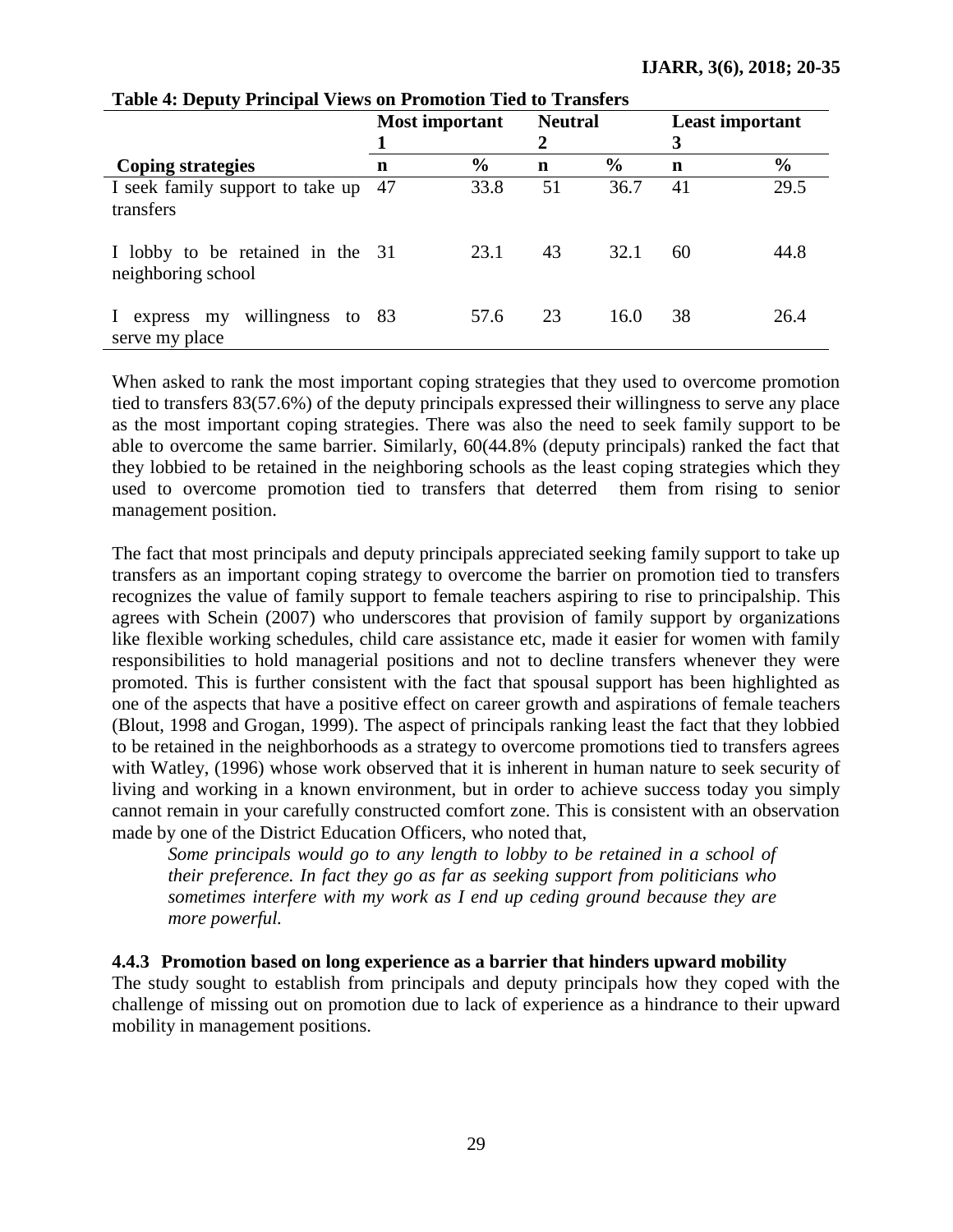To achieve this, the principals and deputy principals were asked to rank the coping strategies given with: 1, most important; 2, neutral; and 3, least important. The results are presented in table 5 and 6

| <b>Coping strategies</b>                                              |    | <b>Most important</b> | <b>Neutral</b><br>2 |               | 3  | <b>Least important</b> |
|-----------------------------------------------------------------------|----|-----------------------|---------------------|---------------|----|------------------------|
|                                                                       | n  | $\frac{6}{6}$         | $\mathbf n$         | $\frac{0}{0}$ | n  | $\frac{6}{6}$          |
| the<br>basic<br>meet<br>$\mathbf{I}$<br>ensure<br>promotion criteria. | 83 | 70.9                  | 15                  | 12.8          | 19 | 16.2                   |
| lobby<br>for<br>from $39$<br>support<br>immediate boss                |    | 21.5                  | 63                  | 48.5          | 28 | 30.0                   |
| I bribe way through                                                   | 14 | 11.9                  |                     | 14.4          | 87 | 73.7                   |

| Table 5: Principals Views on Coping Strategies on Promotion Based on Experience |  |  |  |
|---------------------------------------------------------------------------------|--|--|--|
|                                                                                 |  |  |  |

Table 5 shows principals" views on how to overcome the barrier related to missing a promotion due to lack of experience. It is explicit that majority, 83(70.9%) indicated that in order to overcome the issue of lack of experience as a hindrance to upward mobility of female teachers, it was imperative that the promotion criteria be met to the later. The study also sought the deputy principals on the same. This is shown in Table 6

|                                                  | <b>Most important</b> |               | <b>Neutral</b> |               | <b>Least important</b> |               |  |  |  |  |
|--------------------------------------------------|-----------------------|---------------|----------------|---------------|------------------------|---------------|--|--|--|--|
| <b>Coping strategies</b>                         |                       |               |                |               |                        |               |  |  |  |  |
|                                                  | n                     | $\frac{6}{6}$ | n              | $\frac{6}{9}$ | n                      | $\frac{6}{9}$ |  |  |  |  |
| basic<br>the<br>meet<br>ensure<br>$\blacksquare$ | -134                  | 89.3          | 13             | 8.7           |                        | 2.0           |  |  |  |  |
| promotion criteria                               |                       |               |                |               |                        |               |  |  |  |  |
| lobby<br>for<br>from 19<br>support               |                       | 14.4          | 91             | 68.9          | 22                     | 16.7          |  |  |  |  |
| immediate boss                                   |                       |               |                |               |                        |               |  |  |  |  |
| I bribe way through                              | h                     | 4.7           | 9.3            | 12            | 111                    | 86.0          |  |  |  |  |

**Table 6: Deputy Principal Views on Coping Strategies on Promotion Based on Experience**

On promotion based on long experiences that deterred female teachers from rising to management positions a vast majority, 134(89.3%) deputy principals ranked the fact that they ensured they met the basic promotion criteria as the most important coping strategy that they used to overcome this. Bribery was ranked as the least important coping strategy that was used to overcome the promotion based on long experience that deterred female teachers from rising to senior management position as reported by 111(86.0%) of the deputy principals.

The finding on the fact that most principals and deputy principals ranked highly the strategy of meeting the basic promotion criteria as the most important to overcome the barrier on promotion tied to long experiences agrees with (Cromie and O "Sullian, 2001) who note that women managers are now as qualified as their male counterparts and hence can pursue careers without biasness. This was supported by nearly all Quality Assurance Officers in the three counties who observed that in all schools where female principals were in charge, performance was guaranteed because they run schools as homes where they exhibited total commitment.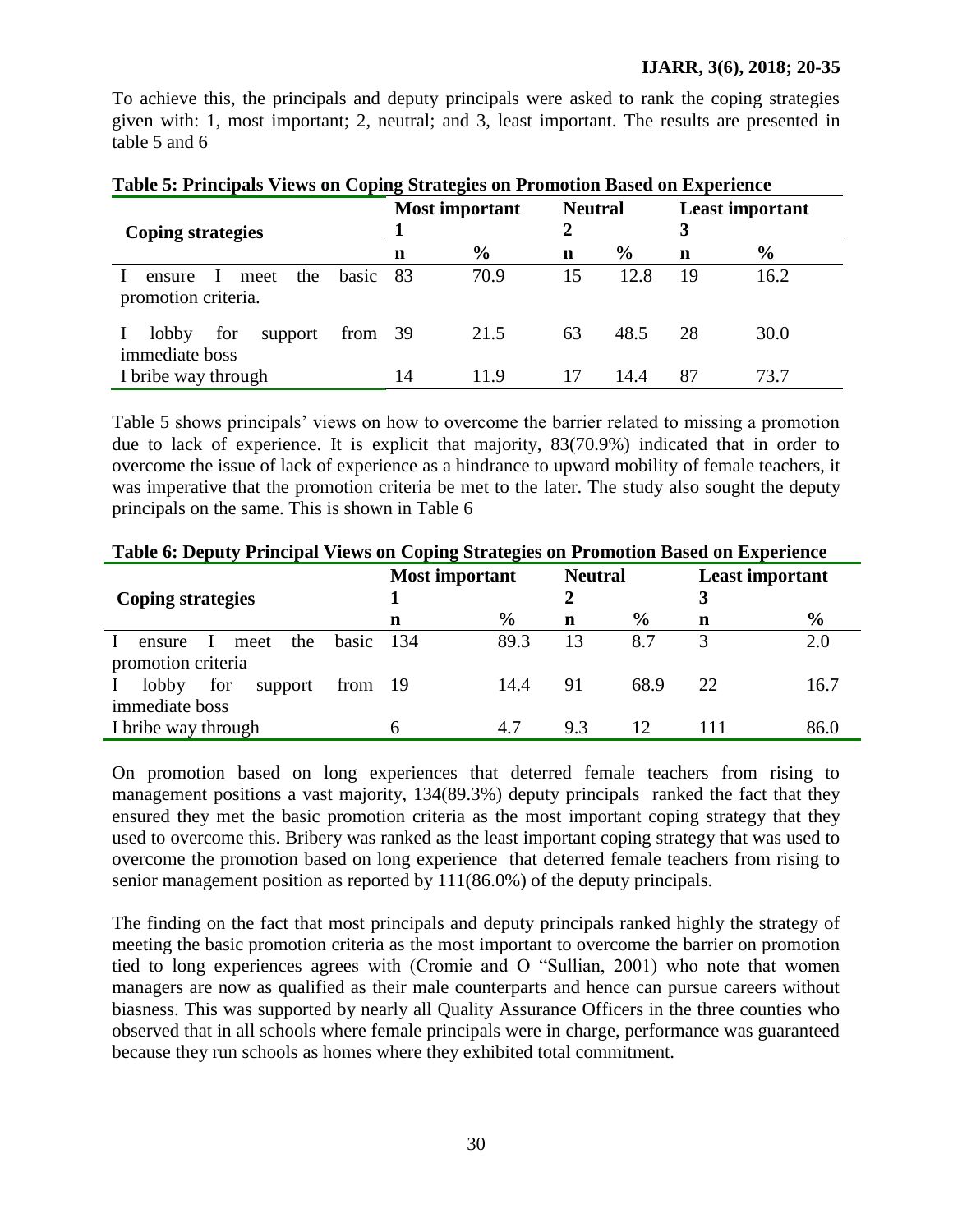The study sought to test the null hypothesis that stated that: There is no significant difference between public and private schools in terms of coping strategies embraced by female principals to overcome the organizational barrier*s.* The hypothesis was tested using independent Samples Test as indicated in Table 7

| Table 7: Independent Samples Test on coping strategies on recruitment practices by school |  |
|-------------------------------------------------------------------------------------------|--|
| categories                                                                                |  |

|                                                           |         |     | t-test for Equality of Means |
|-----------------------------------------------------------|---------|-----|------------------------------|
|                                                           |         | df  | P-value                      |
| I challenge the training practice in the staff meeting    | .242    | 124 | .809                         |
| I lobby for female support from senior educational        | 1.151   | 126 | .252                         |
| officers                                                  |         |     |                              |
| I assert myself in presenting my qualifications           | $-980$  | 113 | .329                         |
| I seek family support to take up transfers                | 1.053   | 113 | .295                         |
| I lobby to be trained in the neighboring school           | .031    | 120 | .975                         |
| I express my willingness to serve my place                | $-.809$ | 117 | .420                         |
| I ensure I meet the basic promotion criteria accidentally |         | 112 | .134                         |
| and professionally                                        | 1.510   |     |                              |
| I lobby for support from immediate boss                   | $-.091$ | 124 | .928                         |
| I bribery way through                                     | 1.190   | 112 | .237                         |

Table 7 shows coping strategies adopted by female principals to overcome the organizational barriers by school category. Independent Samples Test indicates that all p-values, 0.809, 0.252, 0.329, 0.295, 0.975, 0.420, 0.134, 0.928 and 0.237 were greater than 0.05. This means that the study fail to reject the null hypothesis and conclude that there is no statistical basis to claim that there is a difference in means in the coping strategies adopted by principals to overcome the organizational barriers.

# **How to cope with societal expectation of women undertaking roles of domestic nature in professional fora**

The study sought to establish how the principals and deputy principals coped with the fact they were expected to offer services of domestic nature in formal set ups. To achieve this, both were required to rank the coping strategies provided on a rank of 1 being most important, 2 being neutral and 3 being the least important. The results are presented in Table 8 and 9.

|                       |  |  |  | Table 8: Principals Views on Coping Strategies on Societal Expectation to Undertake |  |
|-----------------------|--|--|--|-------------------------------------------------------------------------------------|--|
| <b>Domestic Roles</b> |  |  |  |                                                                                     |  |

| <b>Coping strategies</b>                                    | <b>Most important</b> |               | <b>Neutral</b> |               | <b>Least important</b> |               |
|-------------------------------------------------------------|-----------------------|---------------|----------------|---------------|------------------------|---------------|
|                                                             |                       |               | 2              |               |                        |               |
|                                                             | $\mathbf n$           | $\frac{0}{0}$ | n              | $\frac{6}{6}$ | n                      | $\frac{6}{6}$ |
| I resist the practice                                       | 43                    | 38.7          | 20             | 18.0          | 48                     | 43.2          |
| I demand gender equality openly in<br>all school activities |                       | 55.5          | 36             | 28.1 21       |                        | 16.4          |
| I encourage males to serve both men<br>and women            | 41                    | 35.0          | 32             | 27.4          | 44                     | 37.7          |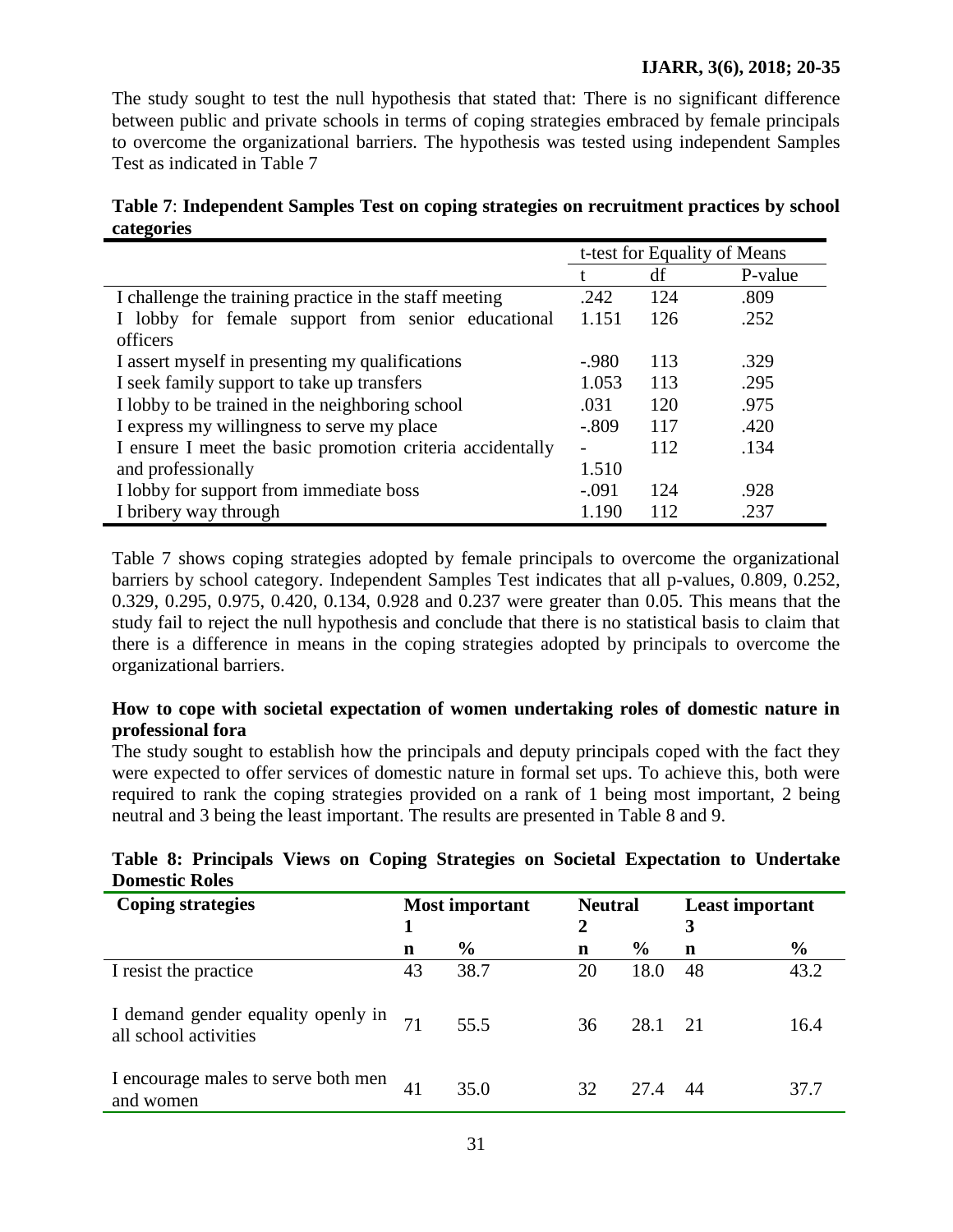### **IJARR, 3(6), 2018; 20-35**

Table 8 shows principals views on the coping strategies adopted by female teachers to overcome the barrier on societal expectation of them to undertake domestic roles in formal set ups.Majority,71(55.5%) of the principals ranked highest the fact that they would demand for gender equality openly in all school activities. As one DEO noted that" within the school environment, what matter is not the gender but the competences and the skills which an officer possesses".

The study also sought to establish the opinions of deputy principals on how female teachers coped with the barrier of women being expected to undertake domestic roles in formal set ups. This is shown in Table 9.

|                                                             | <b>Most important</b> |               | <b>Neutral</b> |               | <b>Least important</b> |               |
|-------------------------------------------------------------|-----------------------|---------------|----------------|---------------|------------------------|---------------|
| <b>Coping strategies</b>                                    |                       |               |                |               | 3                      |               |
|                                                             | n                     | $\frac{0}{0}$ | $\mathbf n$    | $\frac{0}{0}$ | n                      | $\frac{6}{9}$ |
| I resist the practice                                       | 51                    | 37.0          | 37             | 26.8          | 50                     | 36.2          |
| I demand gender equality openly in<br>all school activities |                       | 56.8          | 46             | 33.1          | 14                     | 10.1          |
| I encourage males to serve both men<br>and women            | 46                    | 33.3          | 38             | 27.5          | 54                     | 39.1          |

**Table 9: Deputy Principal Views on Coping Strategies on Women Undertake Domestic Roles.**

The coping strategy that was ranked as the most important to overcome the fact that women were expected to undertake domestic roles in formal set up was the demand for gender equality openly in all school activities as accounted for by 79(56.8%) of the deputy principals. On the contrary, 46(33.3% of the deputy principals rated encouraging males to serve both men and women as the most important strategy to overcome the expectation of women being expected to perform domestic roles. The focus on equality was critical because either gender could serve and this confirms an assertion by Burnham and Mintzberg (1991) which observed that leaders were alike and genderless and what counted was their drive and vision. This is consistent with one observation made by one of the DQASOs, who said that,

# *Leadership is not about serving any gender or being what gender. What matters as a principal is your ability to focus and drive the school forward.*

The study also sought to test the hypothesis that there is no significant difference between male and female principals in the coping strategies adopted to overcome the organizational barrier on intimidating organizational cultures encountered. The hypothesis was tested using ANOVA as indicated in Table 10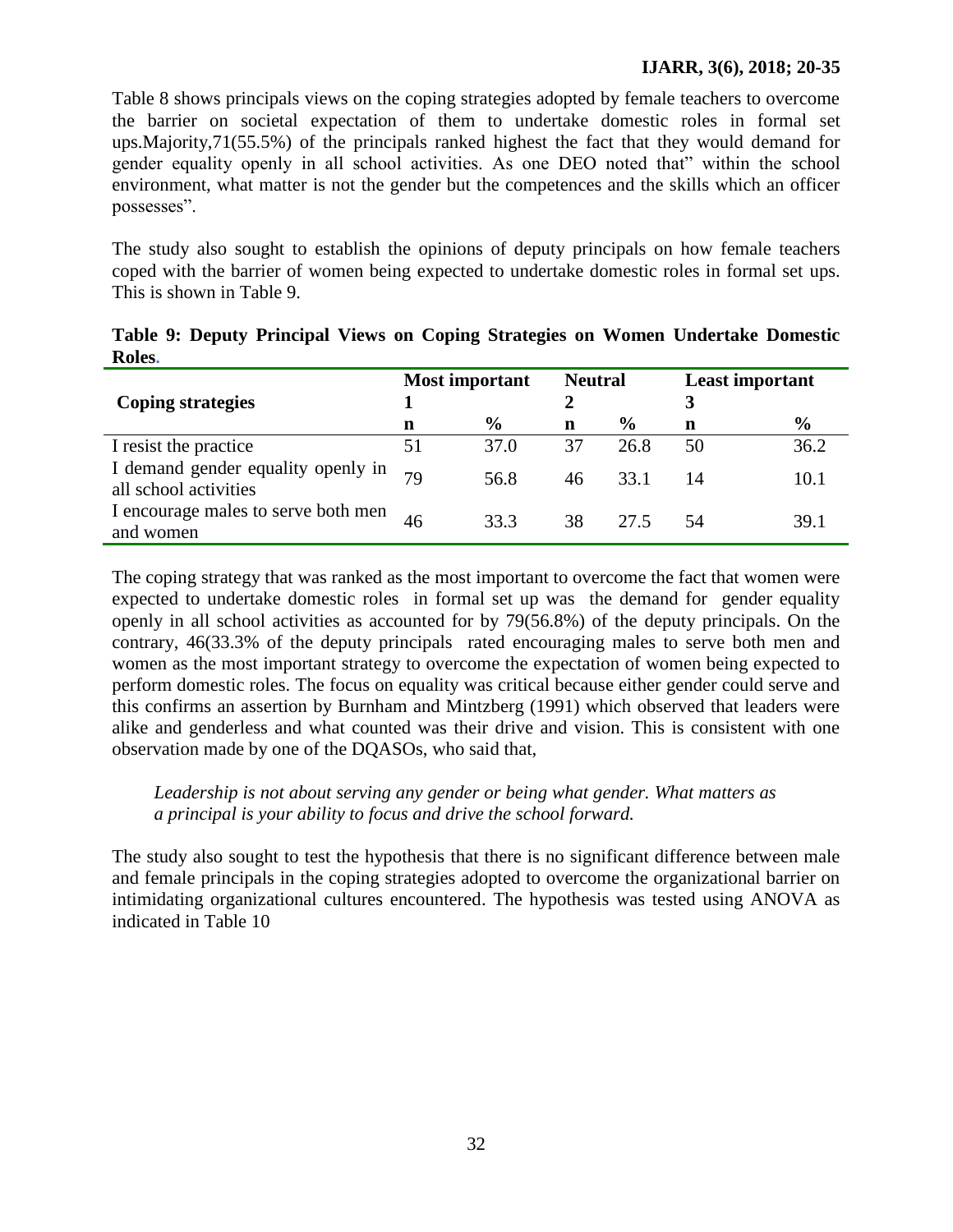|                                                             | of<br><b>Sum</b> |                   | <b>Mean</b>   |              |              |
|-------------------------------------------------------------|------------------|-------------------|---------------|--------------|--------------|
|                                                             | <b>Squares</b>   | df                | <b>Square</b> | $\mathbf F$  | Sig.         |
| I ensure I meet promotion criteria                          | .393             | 1                 | .393          | .723         | .397         |
| I assert myself in the position                             | .538             | 1                 | .538          | .971         | .326         |
| I lobby for male support                                    | .224             | $\mathbf{1}$      | .224          | .379         | .539         |
| I meet the criteria promotion                               | 1.146            | $\mathbf{1}$      | 1.146         | 1.786        | .184         |
| I offer myself for leadership position                      | .074             | $\mathbf{1}$      | .074          | .117         | .733         |
| I lobby for female leadership<br>I resist the practice      | .401<br>.057     | $\mathbf{1}$<br>1 | .401<br>.057  | .550<br>.069 | .460<br>.794 |
| I demand gender equality openly in all<br>school activities | 1.269            | $\mathbf{1}$      | 1.269         | 2.245        | .137         |
| I encourage males to serve both men and<br>women            | .001             | 1                 | .001          | .001         | .974         |

### **Table 10: ANOVA on Coping Strategies on Intimidating Organizational Cultures by Gender**

Table 10 shows that, there was no significant statistical difference in the coping strategies embraced by female principals to overcome the organizational barrier on intimidating organizational cultures by gender. When the coping strategies were compared between male and female principals to indicate the difference in means, all the P-values were greater than the level of significance of 0.05.That is .397, .326, .539, .184, .733, .460, .794, .137, and .974. This therefore means the study fails to reject the null hypothesis and established that gender did not influence how female teachers coped with intimidating organizational cultures.

# **5. CONCLUSIONS AND RECOMMENDATIONS**

### **5.1. Conclusions**

On leadership that excluded women from management position, the study concludes that the most effective coping strategy was female teachers being more assertive especially when presenting their qualifications. The study also concludes that the most effective strategy to overcome the barrier on promotions tied to transfers was seeking family support so that the female principals are able to balance work and family. Lastly on promotion based on lack of experience the study concludes that the most effective coping strategy was the female teachers ensuring that they met the basic promotion criteria.

On women leadership being looked down upon, the study concludes that the most effective way to overcome male dominance within organizations was ensuring that they met the basic promotion criteria. Finally on overcoming the barrier on women expected to serve male colleagues, the most effective coping strategy was demanding for equality in all school activities.

On how female teachers coped with lack of female mentorship within organizations, the study concludes that to deal with lack of women professional fora, creating professional networks to support the female teachers played a pivotal in overcoming the same. In order to deal with the presence of boy"s network within organizations, the study concludes that creating girls networks within organizations to empower female teachers enabled them to overcome the same. Finally on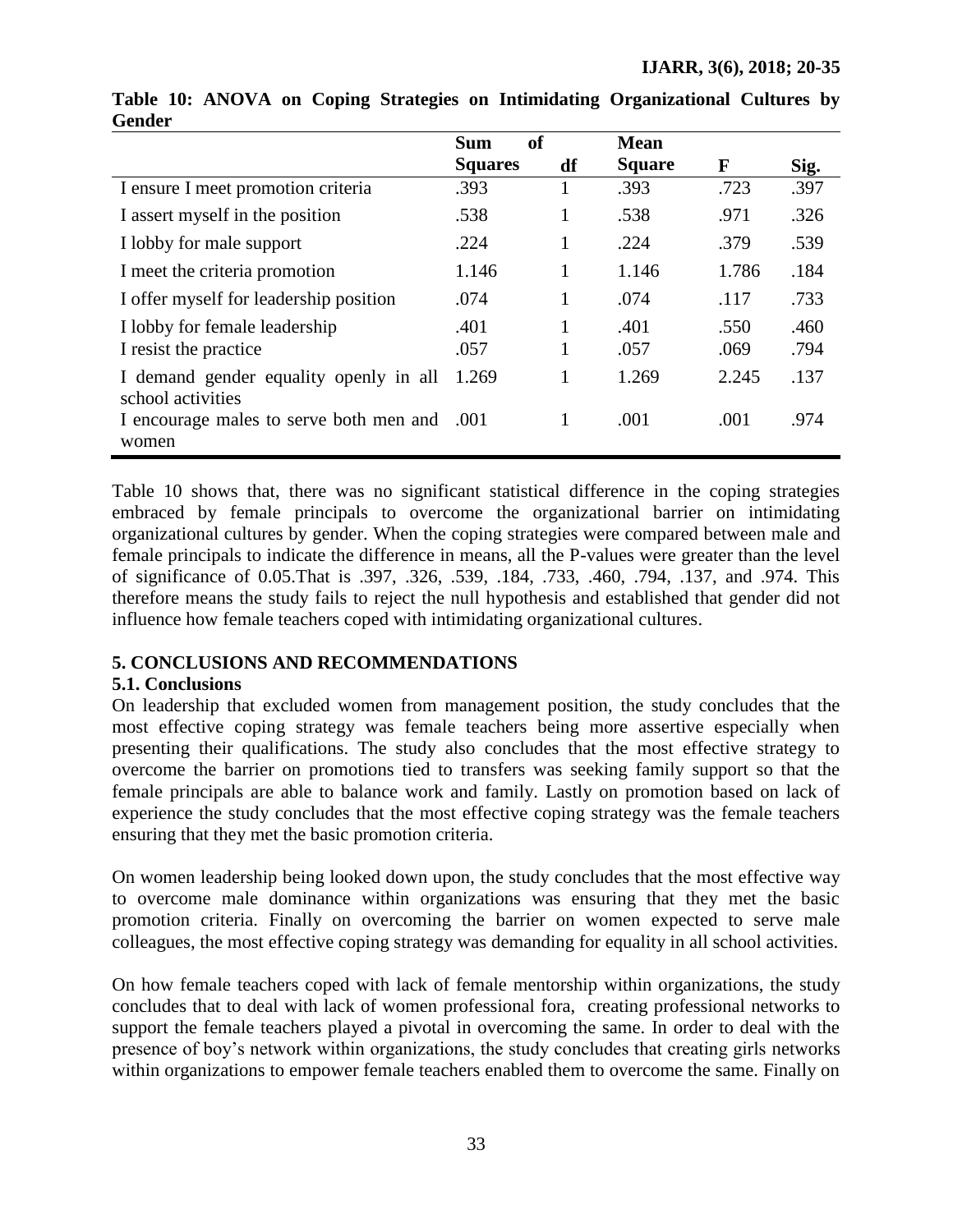the barrier of the unwillingness of female principals to mentor female teachers, the study concludes that female teachers needed to work in close collaboration with female principals.

#### **5.2 Recommendations**

On the adaptations and coping strategies specifically when dealing with leadership that excluded women, the study recommends that:

- i). Promotions should not be tied to transfers.
- ii). School organizations should establish support systems for female teachers which initiate and boost their confidence.
- iii).School organizations should have flexible support schedules that support female teachers.
- iv).School organizations should put in place sustainable training programmes to nurture the positive attitudes so that self esteem and confidence comes out spontaneously for women to take up leadership responsibilities.

#### **REFERENCES**

- Bell, C. S. (1988). *Organizational influences on women's experience in the superintendence*. Peabody Journal of Education, 65(4), 31-59.
- Blout, J. M. (1998). *Destined to rule the schools: Women and the superintendence,* 1873-1995. Albany: State University of New York Press.
- Burke, R.J., McKeen, C.A. (2004), "Career development among managerial and Professional women", in Davidson, M.J., Burke, R.J. (Eds),Women in Management: Current Research Issues, 3rd edition Paul Chapman, London.
- Catalyst, Business Report, Ireland, 2009.
- Chow, I. H. (1999) Career aspirations, attitudes and experiences of female managers in Hong Kong, Women in ManagementReview, Vol. 10 (1) pp: 28-32
- Cromie, S. O"Sullivan S. (2001). Women as managers in family firms, Women in Management Review*,* Vol. 16 (7) pp: 76-88
- Dana, J. A., & Bourisaw, D. M. (2006). Women in the superintendence: Discarded leadership Rowman & Littlefield Education, Lanham, Maryland.
- DeMatteo L. A. (2002). From Hierarchy to Unity between Men and Women Managers towards an Androgynous Style of Management, Women in Management Review, Vol. 13 (7) pp: 21-28.
- Emeka (2011) Barriers to women In leadership and managerial aspirations in Lagos:An empirical analysis.
- Enomoto et al, (2000) Hand Book for achieving gender equity through education, Edited by Susan Klein, Routledge, Tylor and Francis Group
- Gender Development Report (2012)Gender Equality and Development,World Bank.
- Glass, T. E. (2000). Where are all the women superintendents? School Administrator, 57(6), 28-32.
- Glass, T. E., Bjork., & L. Brunner. C. C. (2000) The study of the American School Superintendency 2000: A look at the superintendent of education in the new millennium. Arlington, Va: American Association of School Administrators, 2000.
- Grogan ,M.G(1996) How does culture impact on women in leadership.-Research…research commons.waikato.ac.nz.bitstream/10289/5313/1
- Grogan, M. G., & Brunner, C. C. (2005, February). Women leading systems. The American Association of School Administrators 65(2) 1-6. Retrieved February 24, 2007, from http://www.aasa.org/publications/saarticledetail.
- Growe & Montgomery (2005) Women and leadership: Social and Cultural barriers to Success.